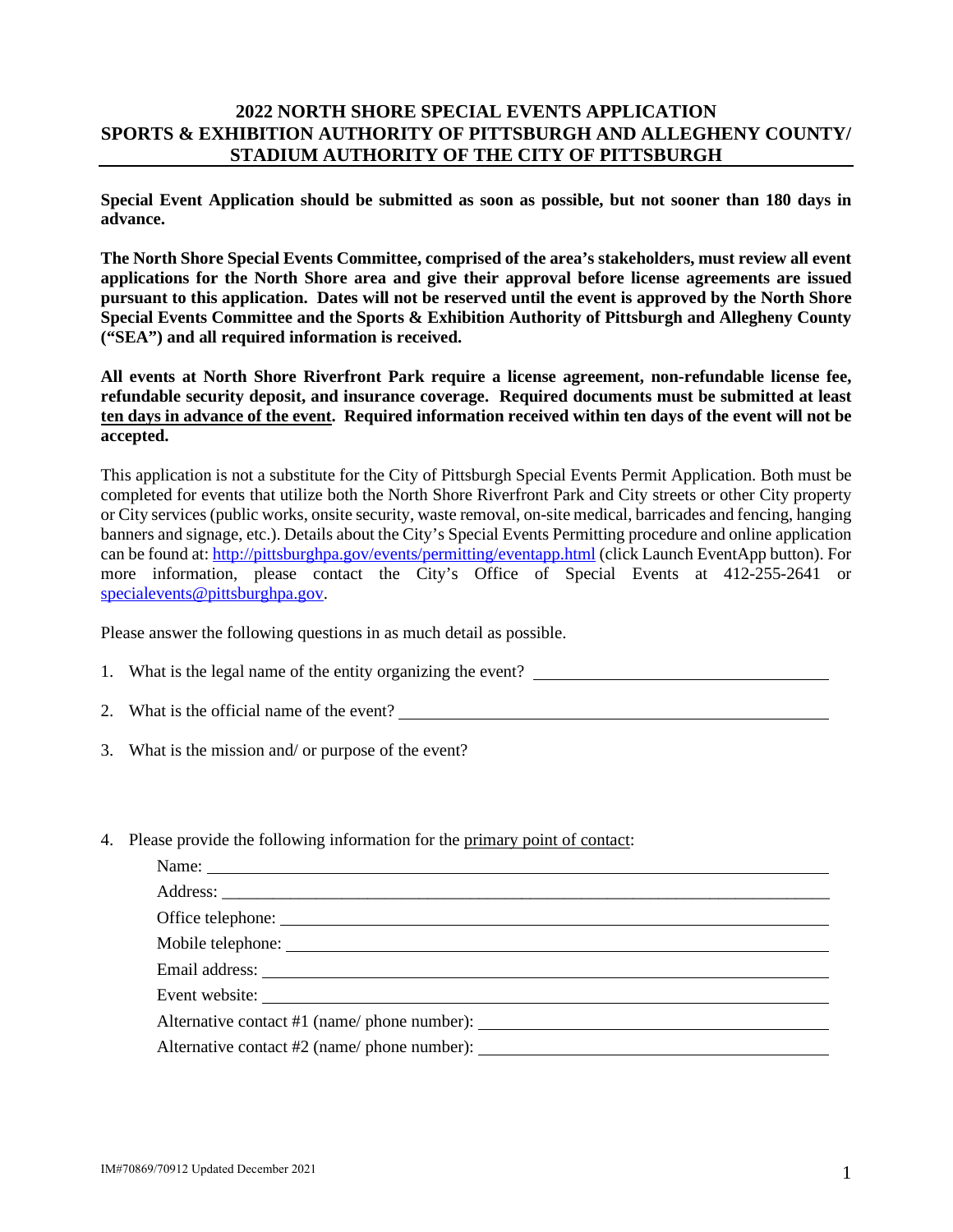5. Have you used North Shore Riverfront Park for an event in past years?

| $Yes \Box$ Name of event(s):                                                                                                         |
|--------------------------------------------------------------------------------------------------------------------------------------|
| Date of event(s):                                                                                                                    |
| $\overline{N_0}$                                                                                                                     |
| 6. Please list the dates and times during which the event itself will occur, specifically identifying setup and<br>takedown periods. |

| Event date:                                                         |
|---------------------------------------------------------------------|
|                                                                     |
| Event start (this includes registration/pre-event activities) time: |
|                                                                     |
| Tear-down end time:                                                 |

- 7. Have you checked the game schedules of the Pirates, Steelers and Pitt Panthers for conflicts? *Events scheduled any month except February and March are tentative pending the MLB and NFL schedules and concerts/large stadium events.*
	- Yes  $\Box$  $No \ \ \Box$

 Applicant acknowledges that this event cannot safely be undertaken if the Property is being otherwise used for travel to and from events at either Heinz Field or PNC Park. The SEA will only issue a license agreement once approved and under the condition that if a stadium event should be scheduled after the date of application and/ or license agreement executed that applicant may need to reschedule their event.

8. Approximately how many people are expected to attend the event?

|    | Number of participants:                                                                                                                                                                                                                                                                                                                 |
|----|-----------------------------------------------------------------------------------------------------------------------------------------------------------------------------------------------------------------------------------------------------------------------------------------------------------------------------------------|
|    | Number of spectators:                                                                                                                                                                                                                                                                                                                   |
| 9. | What areas of the park are you requesting to use for the event? See Exhibit A: North Shore Riverfront<br>Park (NSRFP) Location Selection Map.<br><b>West Riverwalk</b><br>RM Fischer Amphitheater<br><b>Fred Rogers Tribute</b><br><b>Steelers Quay</b><br>NSRFP Great Lawn<br>East Riverwalk<br>Market Street Pier<br>Water Steps Lawn |
|    | 10. Provide, by attachment, a proposed layout of your event labeling all set-up (tables, tents, portable toilets,<br>etc.) and planned activities. Final event layouts are required to be submitted to the SEA for approval at<br>least seven days in advance of your event.                                                            |
|    | 11. If your event is a race or walk, what approved North Shore Route will your event utilize? See Attachment:<br>North Shore Approved Routes for available options. Non-approved routes will be reviewed by the North<br>Shore Special Events Committee and/ or City of Pittsburgh Office of Special Events.<br>Not a race or walk      |
|    | <b>Riverwalk Trails</b><br>Route #1<br>Route #3<br>Route #2<br>Other, pending approval, please specify:                                                                                                                                                                                                                                 |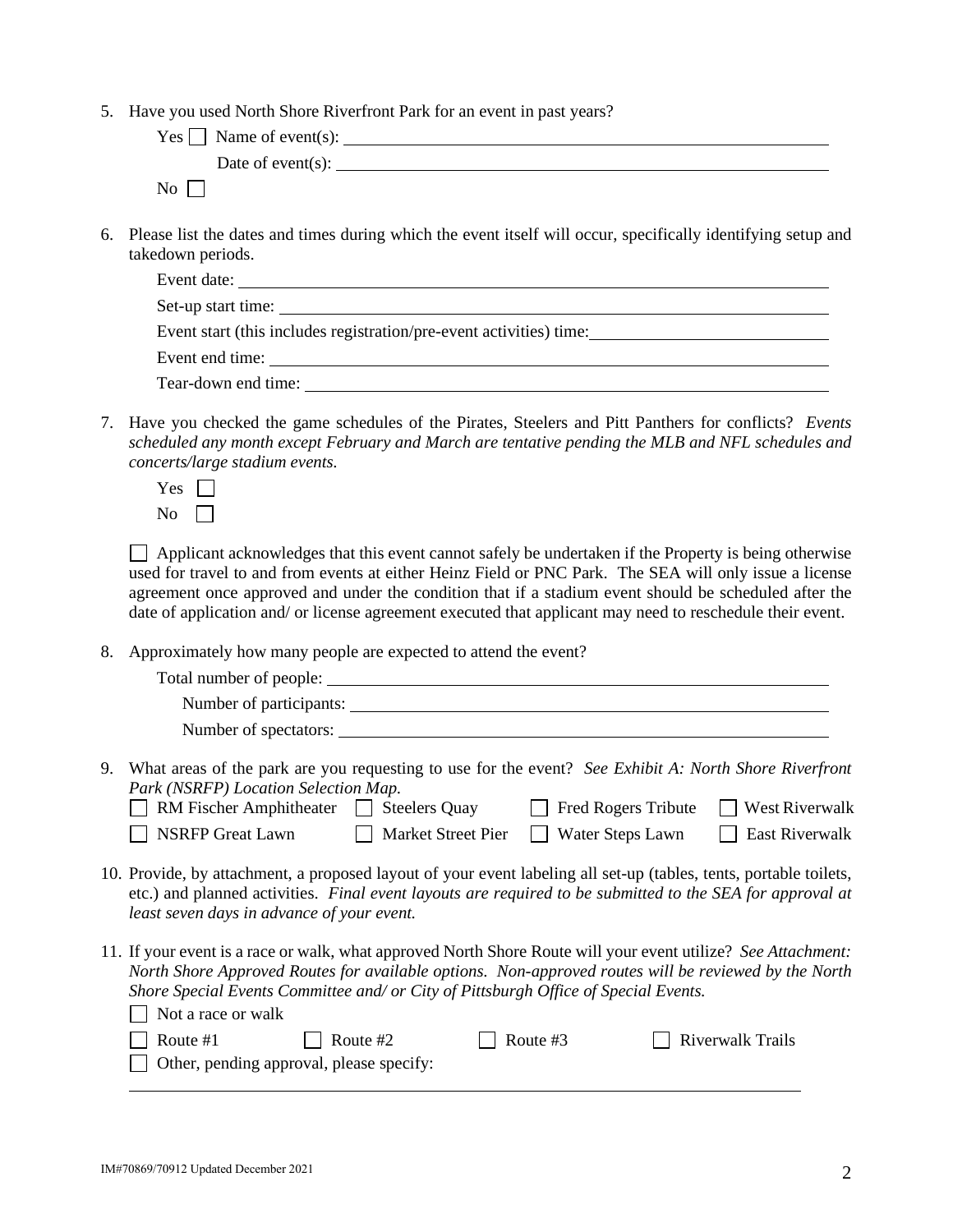12. Do you expect to use any parking lot or portion thereof for your event (tents, table, etc.)? If so, please describe. *See Exhibit C: Map of Parking Lots.*

| $Yes \Box$ Describe:                 |              |              |  |
|--------------------------------------|--------------|--------------|--|
| $\Box$ Lot 1                         | $\Box$ Lot 2 | $\Box$ Lot 5 |  |
| $\overline{N_{0}}$ $\overline{\Box}$ |              |              |  |

- 13. Please provide in detail all planned activities for your event. List all items to be distributed and sale or distribution of food, products, promotional material, ceremonies, etc. *See Attachment: Rules & Regulations for additional information.*
- 14. Will any pamphlets, handbills, or advertising matter of any kind be distributed at the event? *Please note that no bumper stickers, decals or duct tape are permitted to be used on Authority property. For regulations regarding signs and banners, please refer to Title Nine, Chapter 919 of the City ordinances.*

15. Will you require parking for this event? *Please coordinate parking and/or parking lot use arrangements with ALCO Parking Corporation Parking Manager, (412) 246-0120 or [stadiumparking@alcoparking.com.](mailto:stadiumparking@alcoparking.com)*

|  | Organization will coordinate parking for all attendees and will need_ | spaces |
|--|-----------------------------------------------------------------------|--------|
|  |                                                                       |        |

|  |  |  |  |  | $\Box$ Organization will coordinate parking for some attendees and will need | spaces |
|--|--|--|--|--|------------------------------------------------------------------------------|--------|
|--|--|--|--|--|------------------------------------------------------------------------------|--------|

 $\Box$  Individuals are responsible for their own parking arrangements and payment

□ Other, please describe:

16. Will participants or spectators be charged for their attendance?

- Yes  $\Box$  $\overline{N_0}$
- 17. Will there be vendors at the event? *Vendors are required to provide SEA with certificate of insurance.*

|           | Yes □ Names/City Vendor License Numbers: |
|-----------|------------------------------------------|
| No $\Box$ |                                          |

18. Do you plan to drive vehicles onto North Shore Riverfront Park property as part of your set up or event? *Automobile liability insurance is required by organization and all vendors utilizing North Shore Riverfront Park property. See Attachment: Insurance Requirements.*

Yes Location:

Vehicle Owner/ Operator:

 $\overline{N}$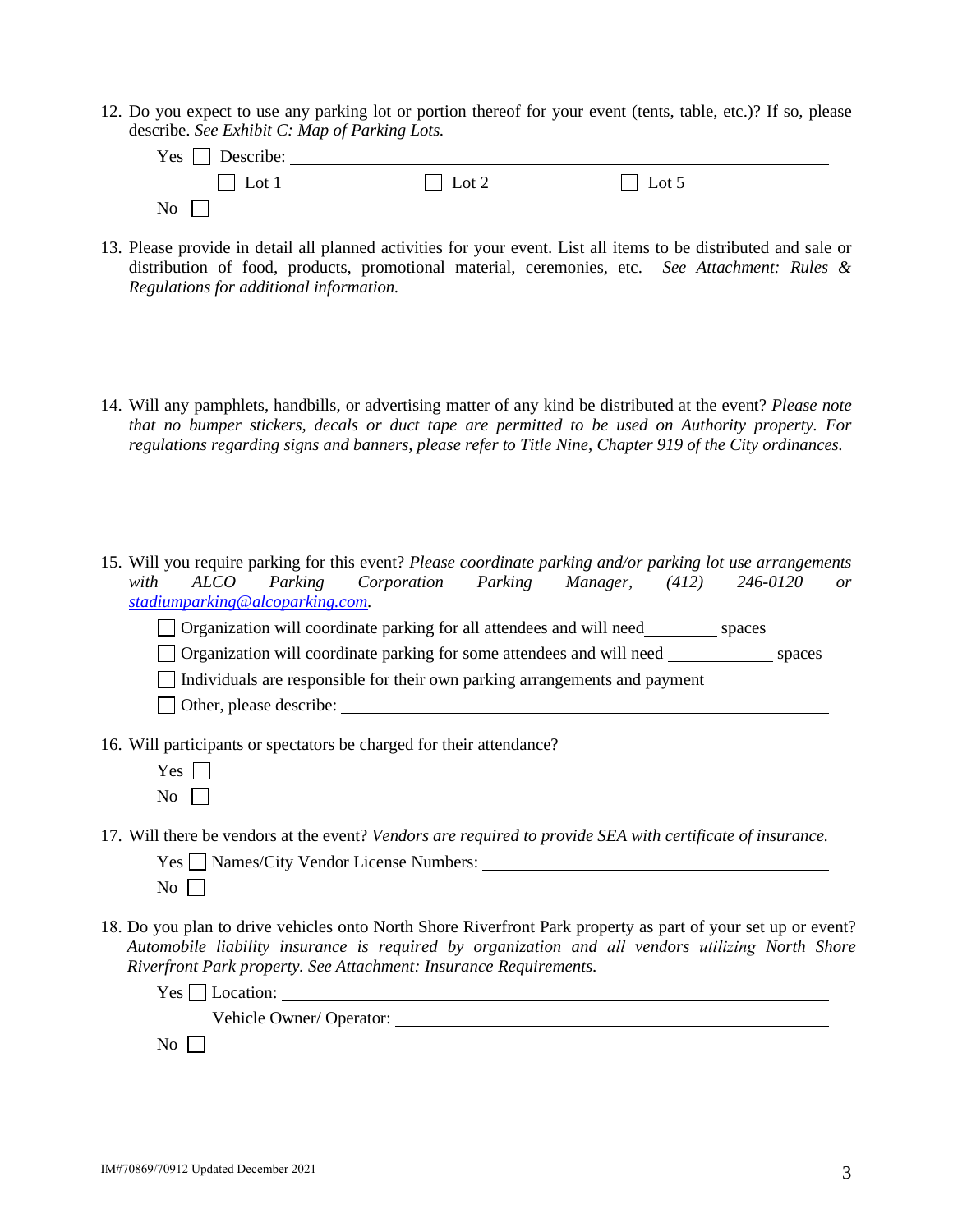19. Will your event require the use of a marine vessel? *Marine liability insurance is required by organizations utilizing marine vessels in conjunction with their North Shore Riverfront Park event. See Attachment: Insurance Requirements.*

| $Yes \frown$ Number of vessels: |  |
|---------------------------------|--|
| <b>Vessel Size:</b>             |  |
| Requested location:             |  |
| Nο                              |  |

20. Will your event need water connections? *See Exhibit B: North Shore Riverfront Park and Event Area for water hook-up locations on Great Lawn. Water connection requires use of water key from the SEA upon approval. Event organizers must make arrangements to meet with SEA to pick up key at 171 10<sup>th</sup> Street, 2nd Floor, Pittsburgh, PA 15222. Event organizer must return water key to SEA immediately after event is complete. Failure to return water key will result in \$50 deducted from final remittance check. The SEA reserves the right to charge for excessive water usage. NOTE: Water is off during the winter months (November through March) to prevent freezing.*

| $Yes \fbox{array}$ Purpose of connection: |  |
|-------------------------------------------|--|
| $\overline{N_{0}}$                        |  |

21. Will your event need electrical connections? *See Exhibit B: North Shore Riverfront Park and Event Area for electrical hook-up locations. The SEA reserves the right to charge for excessive water usage.*

| $Yes \fbox$ Purpose of connection: |  |
|------------------------------------|--|
| No $\Gamma$                        |  |

22. Will your event require portable toilets? *See Exhibit B: North Shore Riverfront Park and Event Area for approved portable toilet locations. Portable toilets are not permitted to be near memorials or directly on Riverwalk or sidewalks. The SEA must approve the proposed location(s) and your portable toilet rental contractor must contact SEA prior to delivery to confirm the approved location. Placement of portable toilets at a non-approved location will result in forfeiture of the entire security deposit. Please notify SEA of drop-off and pick-up dates and times for portable toilets. Portable toilets must be removed one day prior to any Heinz Field or PNC Park event.*

| $Yes \frown$ Number of facilities: |            |            |  |
|------------------------------------|------------|------------|--|
| Vendor:                            |            |            |  |
| $\Box$ Location 1                  | Location 2 | Location 3 |  |
| No                                 |            |            |  |

23. Will your event need to close any roads? If so, attach route and site maps showing the time duration of each closure. *The City's Special Event Office (412-255-2641) is responsible for road closures and requires their advanced approval. Please contact that office for details and permission.*

| ≓ |  |
|---|--|
|   |  |

- 24. Per City Requirement, have you made any provision for on-site medical services? *The City's Special Events Office (412-255-2641) is responsible for coordinating on-site medical services. Please contact their office for more details.*
	- $Yes \Box$  $\overline{N_0}$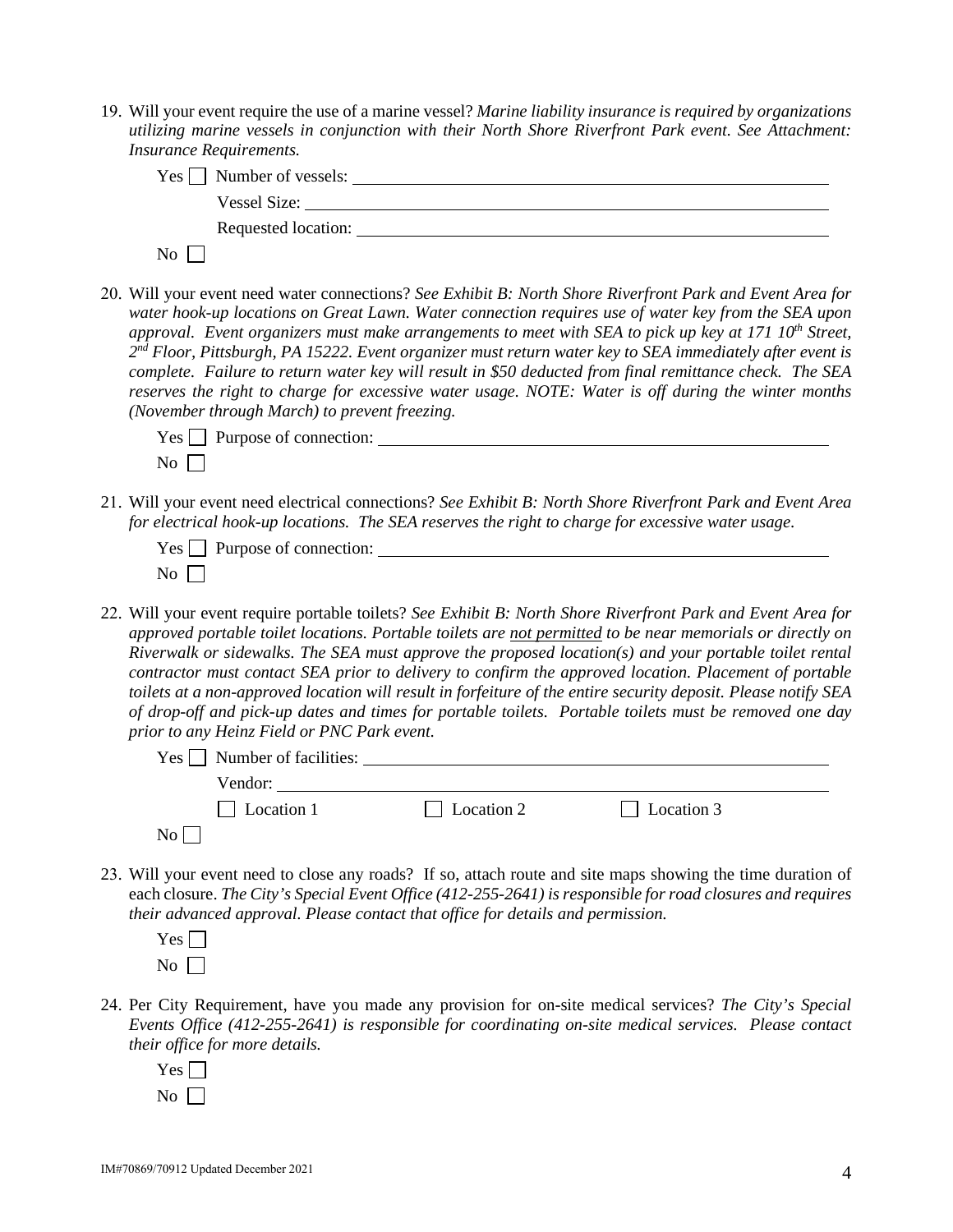- 25. Per City Requirement, have you made any provision for on-site security? *The City's Special Events Office (412-255-2641) is responsible for coordinating on-site security. Please contact their office for more details.*
	- $Yes \Box$  $\overline{N_0}$
- 26. Describe trash removal plans. Event organizer, or third party hired by event organizer, is responsible for trash removal immediately following event. Trash left on-site after the end of the license period will result in a forfeiture of security deposit.
- 27. Do you plan to use the anchor system on the Great Lawn to secure tents for your event? If so, please indicate whether or not you will need a map of the anchor system. *If not utilizing the anchor system, tents are to be secured with water barrels and/ or sandbags. No stakes are permitted in grassy areas due to the placement of underground irrigation and water systems.*
	- $Yes \Box$  $\overline{N_0}$   $\overline{\Box}$ Map needed  $\Box$
- 28. Do you have a COVID-19 Safety Plan? If so, please attach to the application. *For information about public gathering restrictions and public health recommendations, please refer to resources and guidelines from the CDC and state, county, and city public health departments. License will not be issued if event is not in compliance with social gathering restrictions in place at time of event.*

 $Yes \n\bigcap$  Please detail or attach:

 $No \ \Box$ 

29. If event is approved, a refundable security deposit will be fully refunded within 45 days if site is returned to its original state by the close of the License Period. The address where this refundable security deposit will be remitted is as follows. A current W9 form for security deposits over \$600.00 is required for remittance of payment. *If for any reason the Licensee changes this address and fails to notify the Licensor, any fees related to stopping payment and/or issuing a new check(s) will be the responsibility of the Licensee and will be deducted from the final remittance check.*

| Address for remittance: |         |      |       |     |  |
|-------------------------|---------|------|-------|-----|--|
|                         | Address | City | State | Zip |  |
| Attention:              |         |      |       |     |  |

- 30. If requested by the SEA, are you able to make a brief presentation on your event to the North Shore Special Events Stakeholders Committee
	- $Yes \Box$  $\overline{N_0}$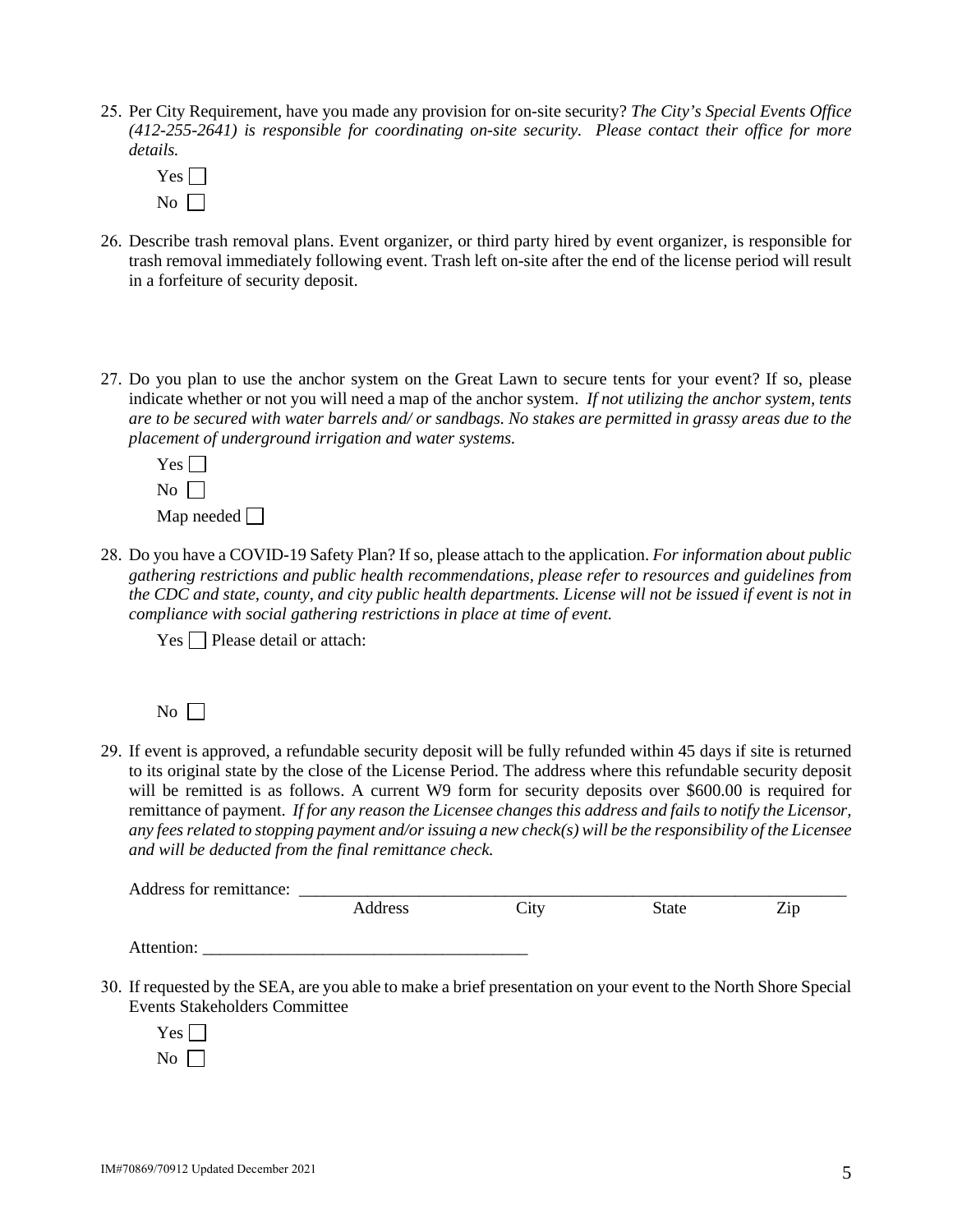#### **Application Process:**

Please e-mail completed application to Theresa King, Program Coordinator at the Sports & Exhibition Authority at tking@pgh-sea.com. Please call if you have any questions at (412) 325-3009.

Once the application is received, the SEA will check availability and confirm with applicant if dates/ locations are available. If available, the SEA will present event to the North Shore Special Events Committee for consideration. The North Shore Special Events Committee, comprised of the area's stakeholders, must review all event applications for the North Shore and give their approval before license agreements are issued pursuant to this application.

If application is approved by SEA and North Shore Special Events Committee, Program Coordinator will send a License Agreement outlining the details applicable to Applicant's event and an invoice for license fees and security deposit. All documents and payments must returned within 30 days of receipt.

All events at North Shore Riverfront Park require a license agreement, non-refundable license fee, refundable security deposit, and insurance coverage. Required documents must be submitted at least seven days in advance of the event. Required information received within seven days of the event will not be accepted.

If you cancel your event for any reason, there is no refund of license fee, but security deposit will be returned.

Applicant agrees to comply with and to provide a copy to all event participants of the NSRFP Rules and Regulations.

- Exhibits Exhibit A Map of Park Exhibit B Map of Park Utilities (electric, water and portable toilets) Exhibit C Map of Parking Lots (if applicable)
- Attachments: Insurance Requirements Rate Structure Rules and Regulations Approved Routes

#### **Contact Information**

Theresa King Program Coordinator Sports & Exhibition Authority Phone: 412-325-3009 [tking@pgh-sea.com](mailto:dkramer@pgh-sea.com)

Bill Williams Facilities Director Sports & Exhibition Authority Phone: 412-325-3003 bwilliams@pgh-sea.com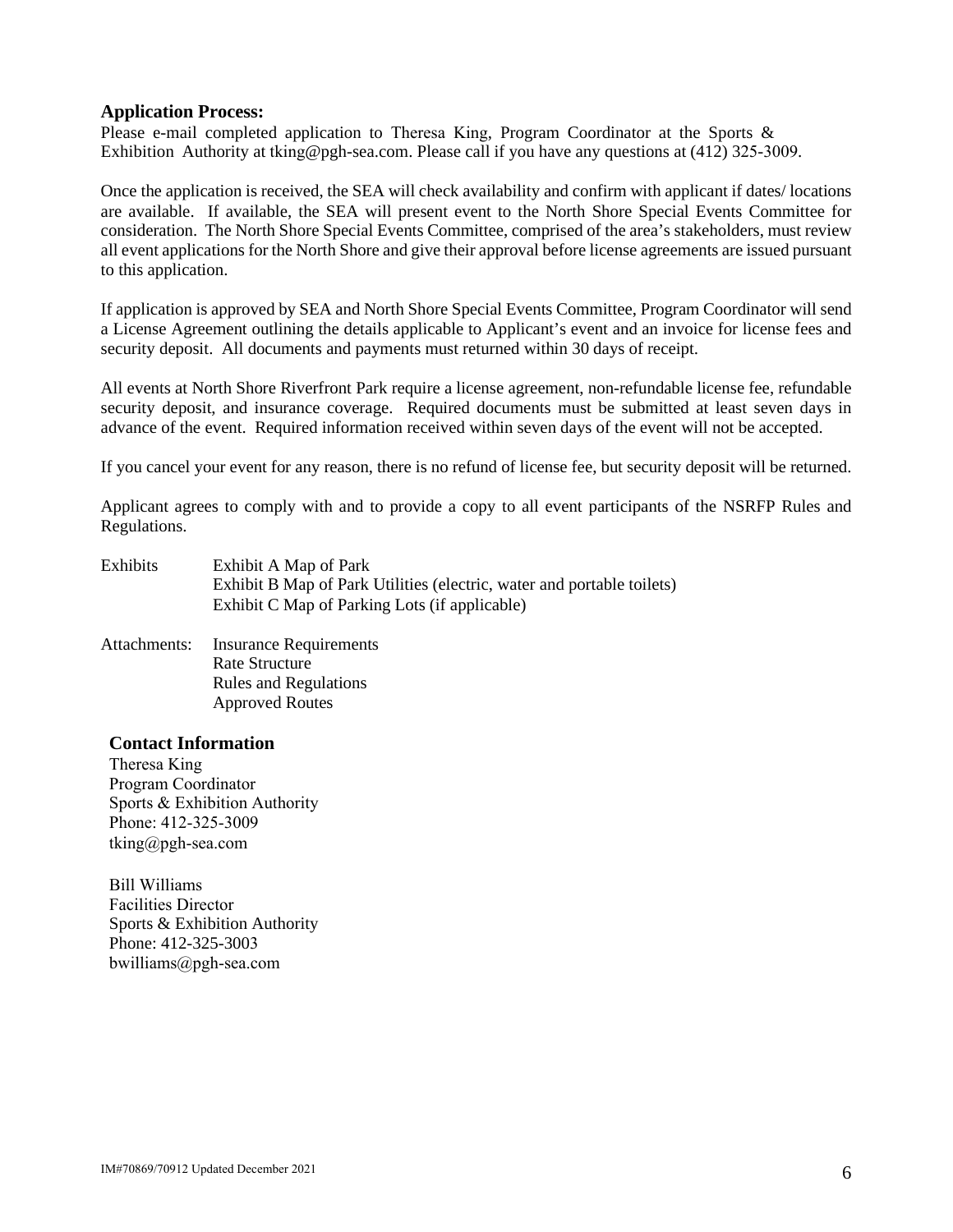## **Licensee Acknowledgement**

The undersigned agrees that they received and acknowledge the content of this document and all attachments and shall abide by the rules & regulations for North Shore Riverfront Park. The undersigned will cause a copy of these rules and regulations to be given to each Event participant and to Licensee's subcontractors and shall cause them to abide by these rules and regulations. Violation of any part of NSRFP Rules & Regulations by Licensee or Event participants shall constitute forfeiture of security deposit. Damage to NSRFP in excess of security deposit shall be the responsibility of Licensee.

| Event:               |  |
|----------------------|--|
| <b>Contact Name:</b> |  |
| Title:               |  |
| Organization:        |  |
| Mobile / Phone:      |  |
| E-mail:              |  |
| Signature:           |  |
| Date:                |  |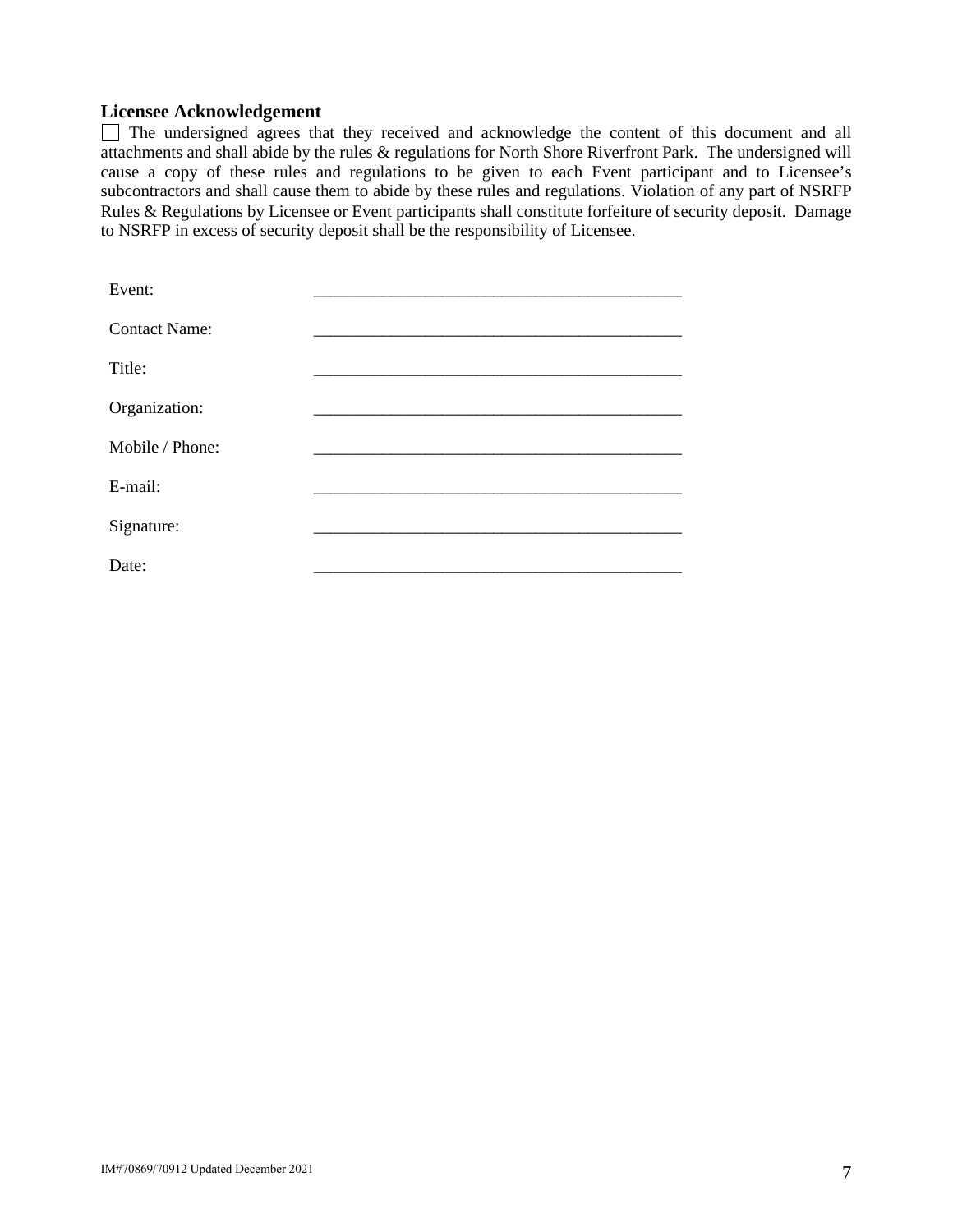

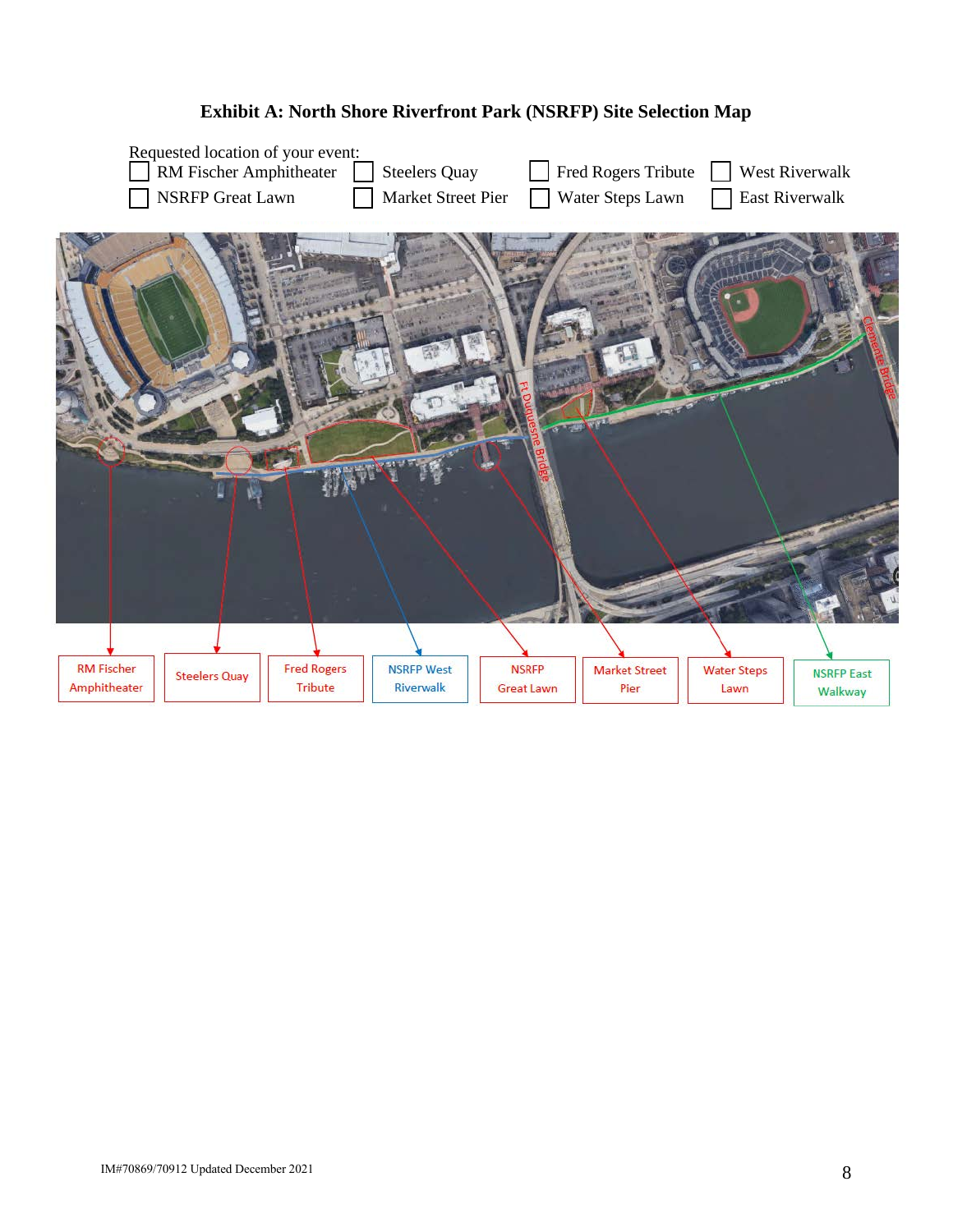

## **Exhibit B: North Shore Riverfront Park and Event Area**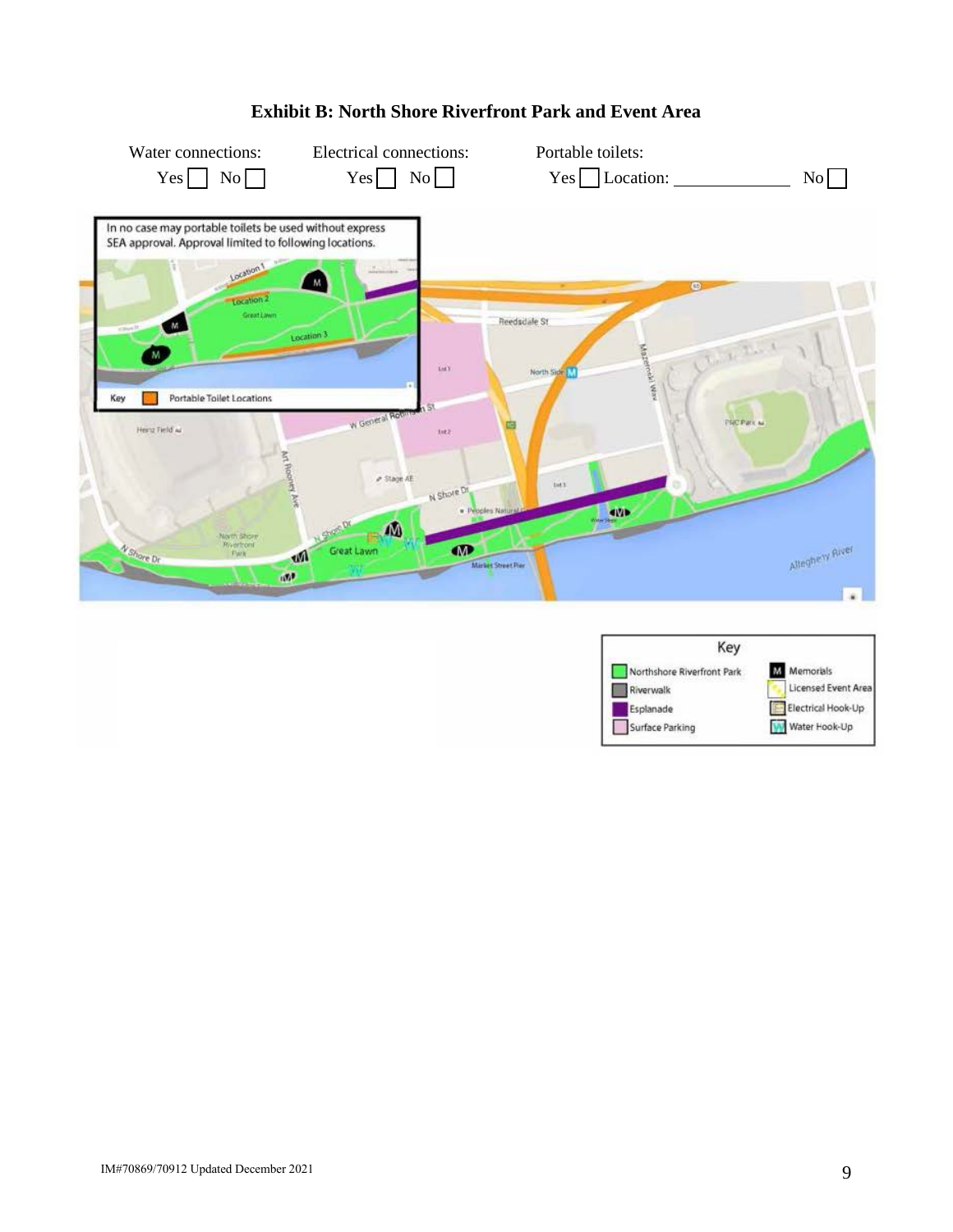# **Exhibit C: Map of Parking Lots**

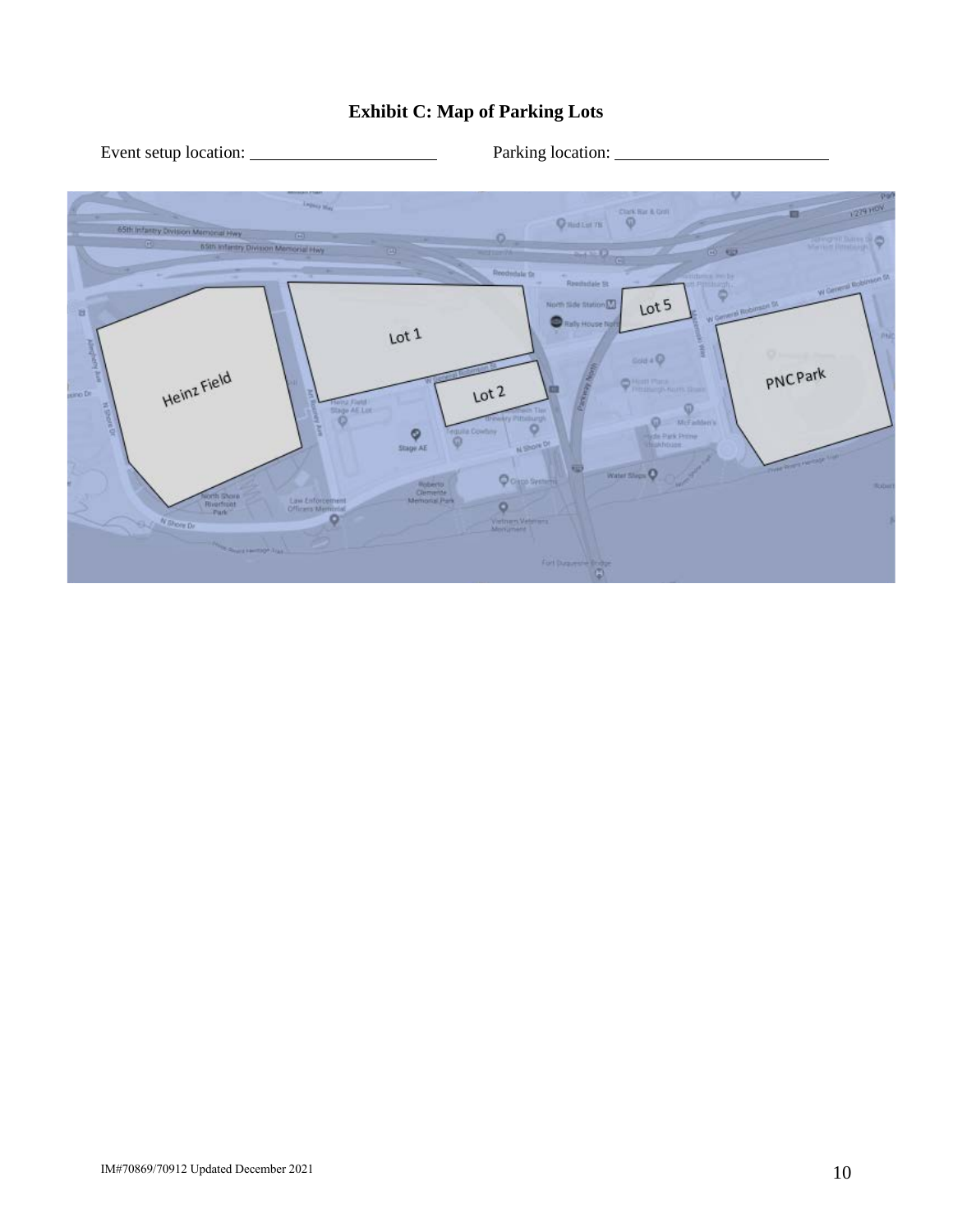## **Attachment: Insurance Requirements**

| <b>Type</b>                                                            | <b>Amounts</b>                                       | When required                                                                                                                                |  |
|------------------------------------------------------------------------|------------------------------------------------------|----------------------------------------------------------------------------------------------------------------------------------------------|--|
| General Liability                                                      | \$1 million per occurrence;<br>\$2 million aggregate | All License Agreements                                                                                                                       |  |
| Umbrella Liability                                                     | \$2 million                                          | All License Agreements                                                                                                                       |  |
| Workers<br>Compensation and<br>Employers<br>Liability                  | \$1 million                                          | All License Agreements                                                                                                                       |  |
| Automobile<br>Liability                                                | \$1 million                                          | All License Agreements                                                                                                                       |  |
| <b>Liquor Liability</b>                                                | \$1 million                                          | License Agreements that include an Alcohol Policy.<br>Insurance is provided by Licensee and/ or caterer who<br>purchases and serves alcohol. |  |
| Marine (P&I)<br>Liability                                              | \$1 million per occurrence                           | License Agreements that include marine vessels                                                                                               |  |
| <b>Excess of Marine</b><br>P&I, General<br>Liability and<br>Automotive | \$1 million per occurrence                           | License Agreements that include marine vessels                                                                                               |  |
| Personal Liability/<br>Special Event<br>Endorsement                    | \$1 million                                          | License agreements issued for personal use and not by<br>a corporate or non-profit organization (i.e. wedding,<br>birthday party, etc.)      |  |

The following entities are required as additional insured on all submitted policies:

- Sports & Exhibition Authority of Pittsburgh and Allegheny County
- Stadium Authority of the City of Pittsburgh
- City of Pittsburgh
- Allegheny County
- Commonwealth of Pennsylvania
- PSSI Stadium LLC
- Pittsburgh Associates
- ALCO Parking Corporation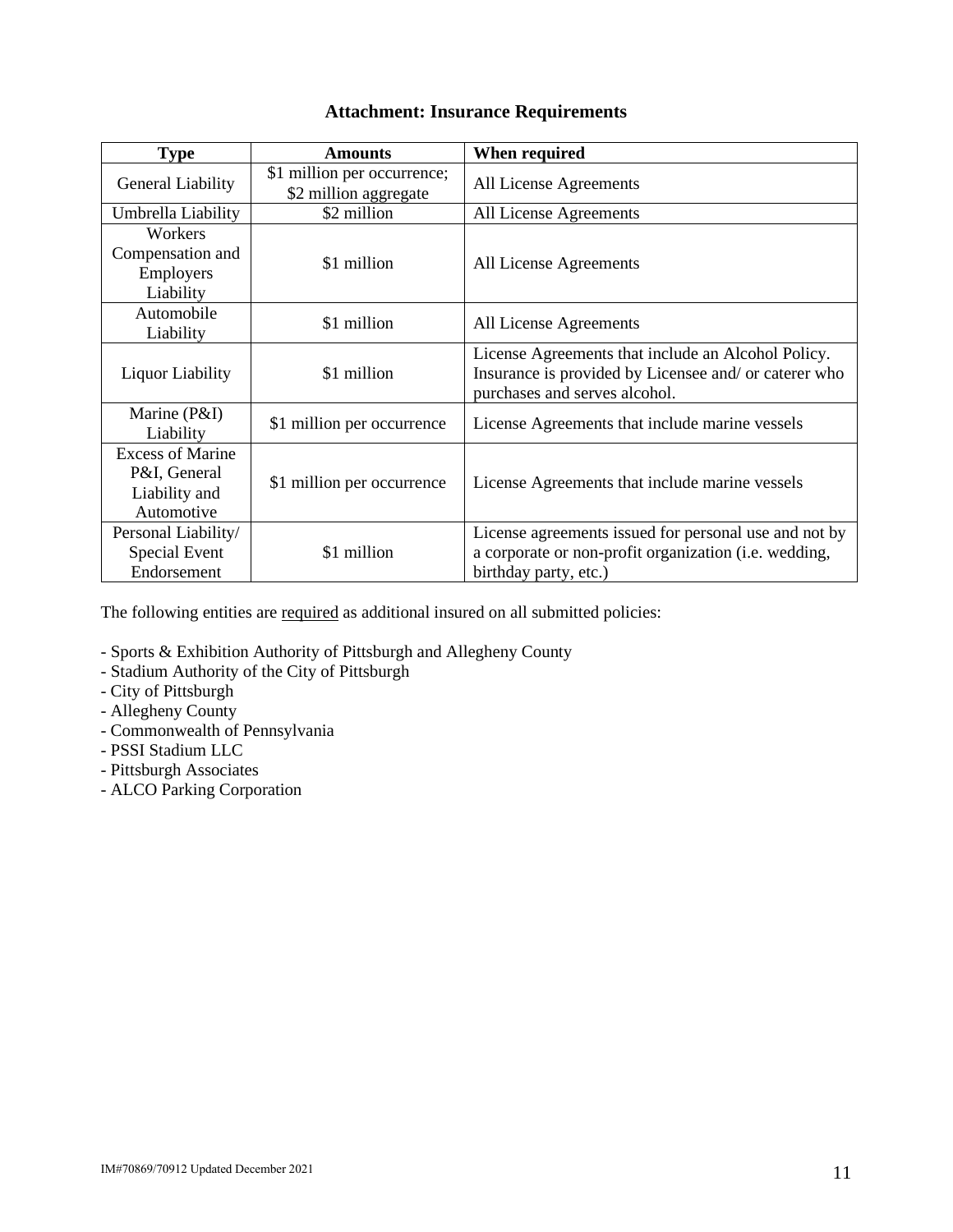## **Attachment: North Shore Riverfront Park Rate Structure**

#### **License Fee**

- License fee covers the area of the park selected in application and Exhibit A only. If multiple locations are requested, additional license fees may apply.
- North Shore Riverfront Park is available for rent at the cost noted below with a minimum of four (4) hours per day, per event.
	- o Monday Thursday \$150 per hour
	- o Friday Sunday, Holidays \$200 per hour
- Wedding ceremonies/receptions are a at flat rate of \$1,000 for a full day rental on the event day. Additional setup/ teardown fees apply, as necessary.
- Additional charges apply for setup and teardown. A \$100 fee applies for setup and teardown on the day of the event. Setup is limited to two hours before event start. Teardown is limited to two hours after the event conclusion. If the setup and breakdown are not both performed on the event day, see chart below for fees:

| Day Before Event Set-Up |                                               | Day After Event Tear-Down |                                   |  |
|-------------------------|-----------------------------------------------|---------------------------|-----------------------------------|--|
| Monday – Thursday       | Friday – Sunday, Holidays   Monday – Thursday |                           | $\vert$ Friday – Sunday, Holidays |  |
| \$500                   | \$1,000                                       | \$500                     | \$1,000                           |  |

• A 15% discount on License Fees will be applied to non-profit organizations with proof of 501c3 status. Discount does not apply to setup and tear-down fees.

#### **Security Deposit**

- The security deposit is dependent on the event's projected attendance as follows:
	- $0-500$  people  $= $500$  deposit + additional \$500 for Great Lawn use,
	- $501-1000$  people  $= $1000$  deposit + additional \$500 for Great Lawn use,
	- $1000+$  people  $= $1,500$  deposit additional \$500 for Great Lawn use.
- The security deposit will be fully refunded within 45 business days if site is returned to its original state by the close of the license period and Licensee has complied with Rules & Regulations.

**Example 1**: A Tuesday three-hour event on the Great Lawn for 500 people that sets up and breaks down on the same day will require a \$700 license fee (\$600 rental + \$100 setup/ teardown fee) and \$1,000 security deposit.

**Example 2:** A Saturday four-hour event, not on the Great Lawn, for 750 people that sets up the day before the event and breaks down the day of the event will require an \$1800 license fee (\$800 rental fee  $+$  \$1,000 setup fee) and \$1,000 refundable security deposit.

**Example 3**: A Sunday eight-hour event on the Great Lawn, for 400 people that sets up the day of the event and breaks down the following day of the event, which is a holiday, will require an \$2,600 license fee (\$1,600 rental fee  $+$  \$1,000 set-up/ teardown fee) and \$1,000 refundable security deposit.

**Example 4:** A Friday five-hour event, not on the Great Lawn, for 200 people that sets up the day before the event and breaks down the following day of the event, hosted by a non-profit organization, will require a \$1,350 license fee (\$1,000 rental fee – 15% discount + \$1,500 setup/ teardown fee) and a \$500 refundable security deposit.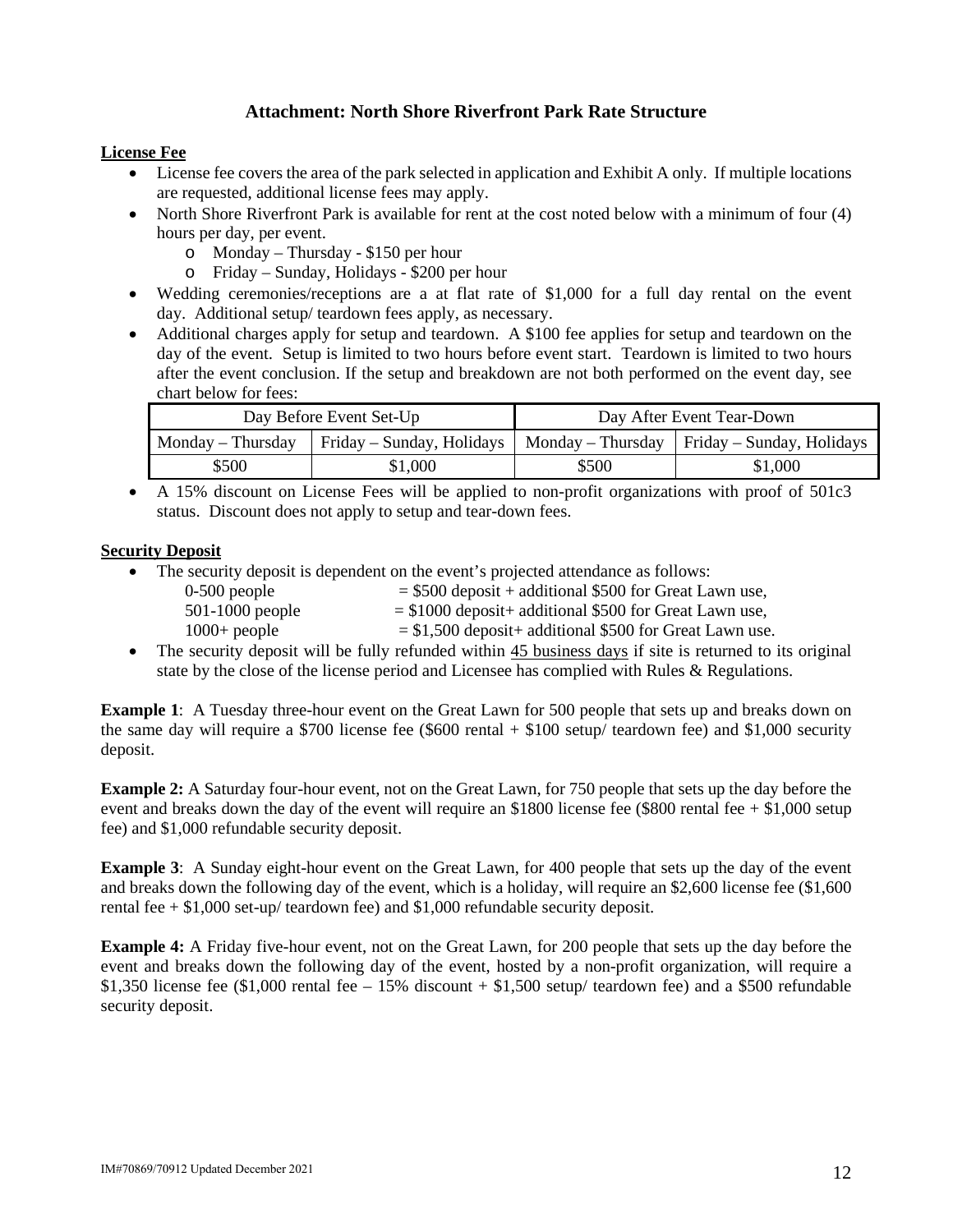## **Attachment: North Shore Riverfront Park Rules & Regulations**

#### **Overview**

The North Shore Riverfront Park ("NSRFP") is a popular destination in Pittsburgh. NSRFP is situated along the northern banks of the Allegheny and Ohio Rivers. It encompasses 11.25 acres of green and public spaces, composed of 3.1 acres of lawn, 2.1 acres of planting area and 6.05 acres of Riverwalk and walkways.

#### **NSRFP Rules & Regulations**

The following Rules & Regulations are applicable to all patrons of NSRFP, as well as event planners and participants in special events.

- General Use:
	- o Park is open to public every day from 6:00 am to 11:00 pm.
	- o Dogs and other pets must be on leash and under the control of the owner at all times.
	- o Bicycles shall only be parked at designated area bike racks.
	- o No vehicles of any kind are permitted.
	- o Open carry of firearms or other weapons is prohibited. Discharge or brandishing of any firearm or weapon is prohibited.
	- o No alcohol is permitted.
	- o No smoking is permitted.
	- o Defacing or removing of landscaping, structures or equipment is prohibited.
	- o Solicitation, vending, advertising or sign posting is prohibited.
	- o No dumpsters are permitted. All garbage must be disposed of in Park receptacles, or removed by patrons.
	- o Fires of any type are prohibited.
	- o Camping is prohibited.
	- o Fireworks are prohibited.
	- o Feeding of geese is prohibited.
	- o No obstructions or acts which may jeopardize public safety are permitted.
	- o No generator or other combustibles are permitted.
	- o The use of duct tape, adhesives, or other material creating a residue is prohibited.
	- o No golfing is permitted.
	- o Slip 'n Slides are not permitted.
	- o No stakes or other subsurface penetrations are permitted.
	- o Drone usage permitted pursuant 14 CFR section 99.7 of the Federal Aviation Administration
	- o No utilization of NSRFP utilities is permitted without written authorization. (Permission by Sports & Exhibition Authority ("SEA") for a particular utility hook up may be provided in connection with a special event.)
	- o No portable restrooms are permitted. (Permission by SEA for use of portable restrooms may be provided or required for special events by explicit written agreement with detail regarding location of portable restrooms.)
	- o Any gathering or event of 25 people or more is permitted only pursuant to an application for special event license followed by executed license agreement with the SEA. (http://www.pgh-sea.com/index.php?path=park-events)
- Water Steps:
	- o No swimming or wading.
	- o No bathing.
	- o No pets, animals or reptiles.
	- o No soap products.
	- o No littering.
	- o No food or drink.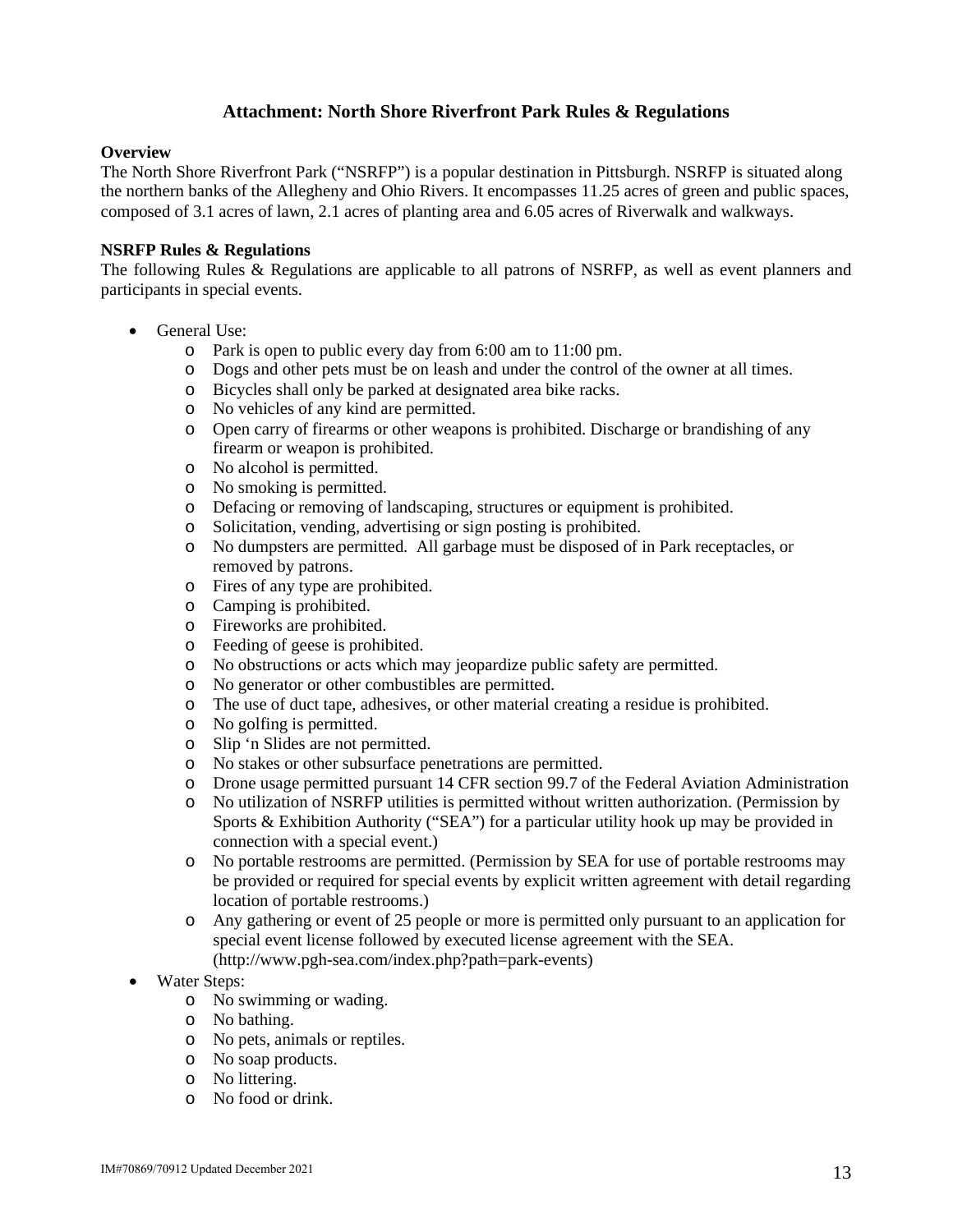- Boating:
	- o Boat docking/mooring permitted only at cleats installed by SEA at Riverwalk. Boats, rafts, tents or other items cannot be anchored to the Riverwalk. No tying-off to railings or light posts permitted.
	- o Commercial watercraft (including water vessels designed for commercial use) are permitted to dock/moor or load and unload passengers only pursuant to a valid license agreement with the SEA.
	- o All docked/moored boats must be removed prior to flood events.
	- o There shall be no throwing, discharging or depositing of any refuse matter of any kind (including trash, garbage, oil and other liquid pollutants) by persons or by boats into the river.
	- o No boats shall tie off using a chain with a lock.
	- o Boaters must abide by regulations issued by the SEA, City of Pittsburgh, Allegheny County, Commonwealth of PA, US Coast Guard, Fish and Game Commission, Pittsburgh River Rescue.
- Riverwalk special conditions:
	- o Emergency access must be unobstructed at all times.
	- o Even when a licensee is permitted to use Riverwalk for a special event, an access lane near river must be left available for use of pedestrians and bicyclists. SEA defines access lane as half of width of Riverwalk in licensed section.
- Parking
	- o Parking shall be responsibility of Park patrons and special event participants. Rates may vary depending on the day's events.
	- o Major event parking rates begin approximately 5 hours before game time.
	- o Parking available at surface lots and garages.
	- o For parking during events, contact ALCO parking at [www.alcoparking.com.](http://www.alcoparking.com/)
- Cooperation with licensed commercial users of Park
	- o Park patrons and boaters must not block or interfere with commercial licensed users of Park and river's edge (Gateway Clipper Fleet, Venture Outdoors, Rivers of Steel Explorer Riverboat, USS Requin and Pittsburgh Cruise Lines), nor block or interfere with access ramp at Steelers Quay or Pirates Quay.

## **SEA reserves the right to change these Rules & Regulations**